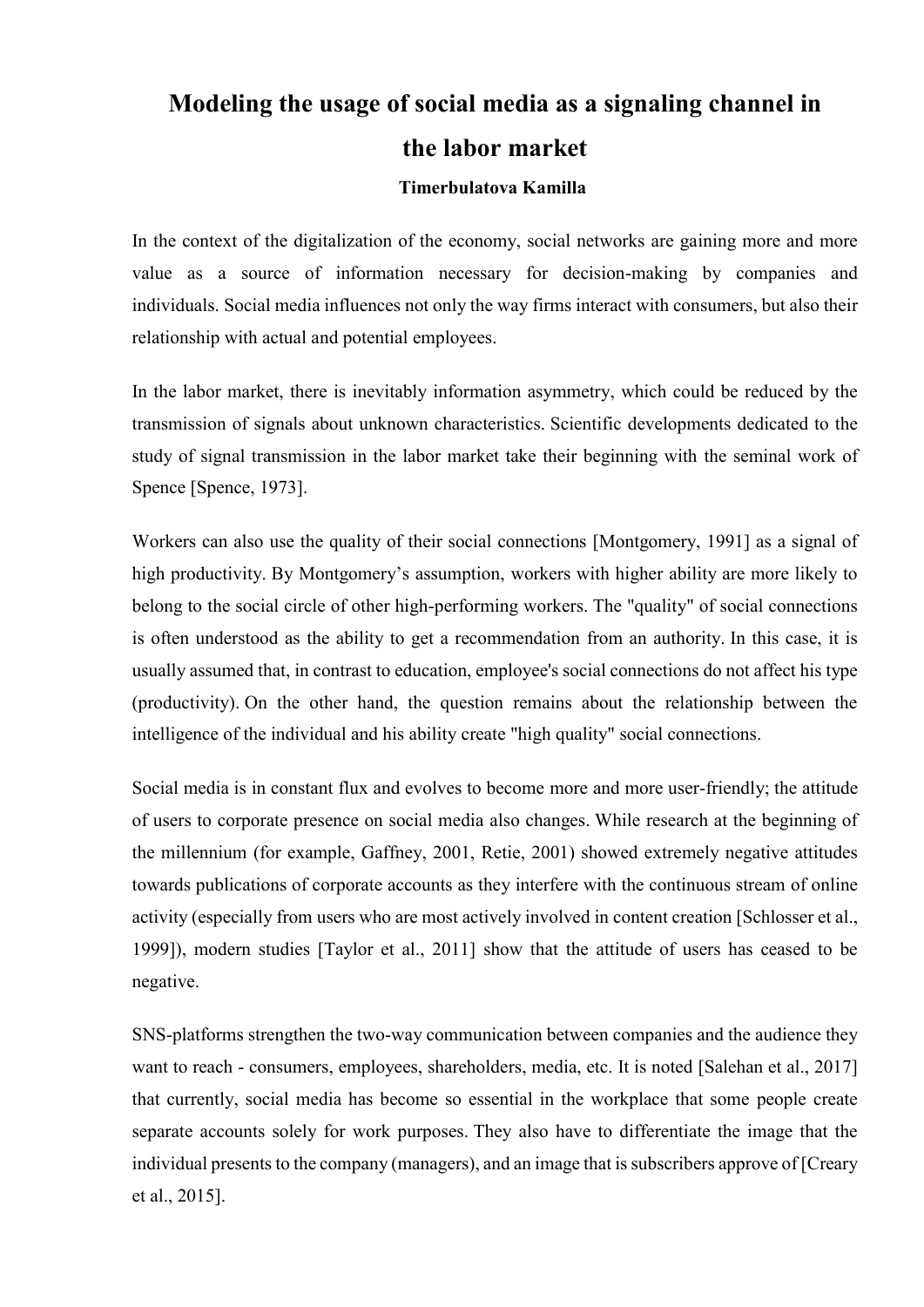There are studies, which show that the active presence of an organization in social media used by workers has a positive effect on their self-identification as part of this organization, contributes to the growth of bonding social capital within the company and bridging social capital between its divisions [Sias, Duncan, 2020]. On the other hand, monitoring of social networks by management is perceived extremely negatively primarily by generation Y [Hurrell et al., 2017].

In this study, the characteristics of the process of signal transmission in the labor market and the peculiarities of the dissemination of messages in social networks were identified. Social media forms a unique signal transmission platform both from applicants to firms and from employers to potential employees, consumers and shareholders.

Within the framework of this research, a *game-theoretic model of social media as a signaling channel in the labor market* was developed. In the model, both workers and firms have private information - thus 2 types - "high" and "low". A feature of this model is that not only employees, but also firms signal their type by posting on social media.

The type of employee in this work is understood as the quality of his social connections, which affects its labor productivity, the type of firm means the characteristics of the workplace environment not reflected in contracts, the atmosphere in the team, the relationship of employees and managers, etc.

In this case, workers of the "high" type receive additional utility if they receive contracts from firms of the "high" type, while for employees of the "low" type only the salary characteristics of the contract are important.

Of interest are the characteristics of the separating equilibria in the presence of investments in maintaining a favorable image of companies and / or individuals in social media, as well as the impact of the possibility of mutual signaling on public welfare.

Current theoretical models of signaling in the labor market do not take into account the peculiarities of the dissemination of information in social networks, such as the phenomenon of para-social interaction, the ability to interpret any message as a marketing message (in relation to "personal brand" for ordinary users), distribution of messages on the principle of electronic wordof-mouth and low signal transmission costs. In addition, in the literature, usually only the transmission of signals by workers to firms is considered, while SNS-platforms provide an opportunity to transmit signals in the opposite direction.